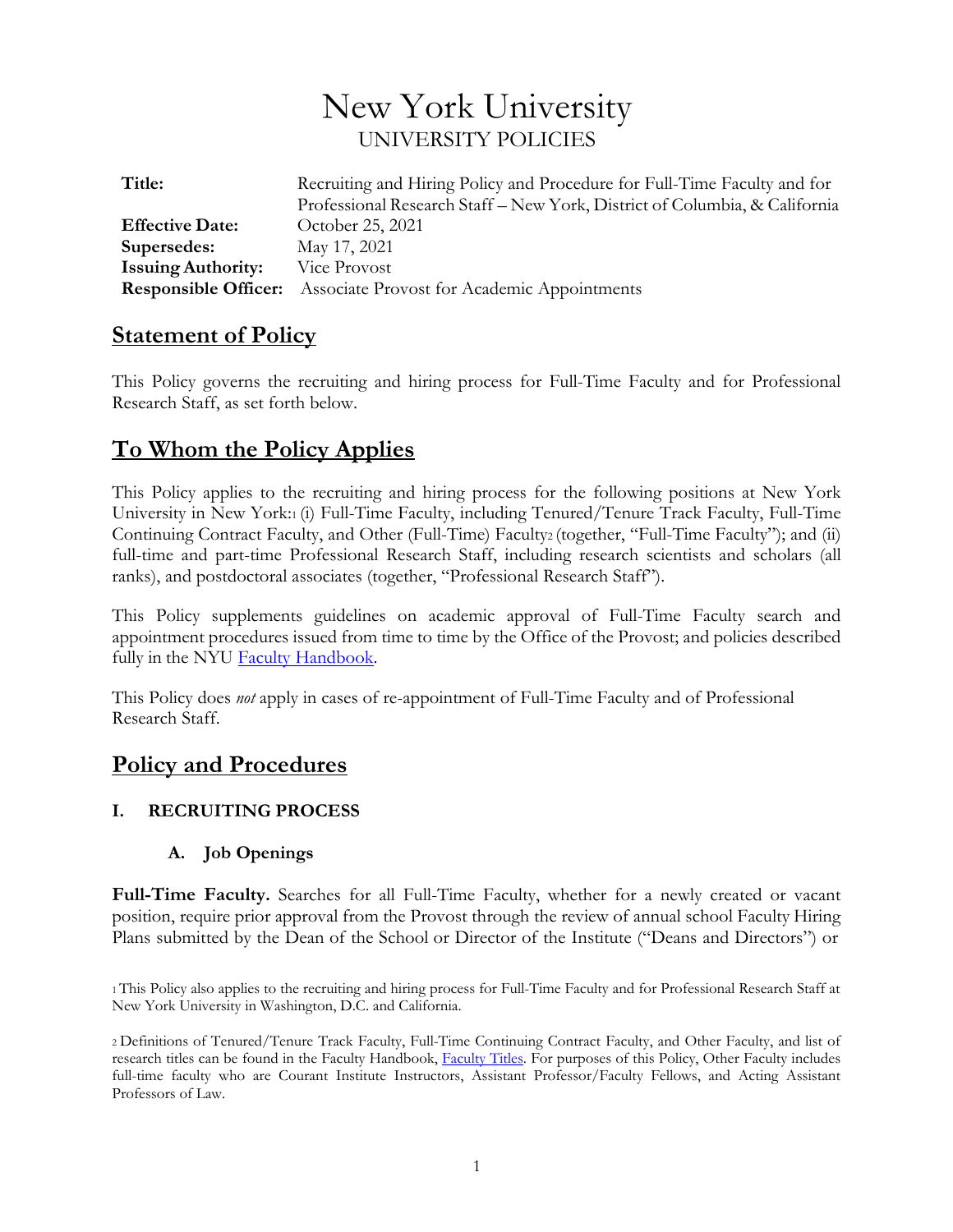through consideration of *ad hoc* requests made throughout the year. As part of the recruitment process, the School or Institute shall follow any necessary steps for position management in *PeopleSync,* the University's online personnel system. These steps can vary depending on whether the position isnew or vacant, and may require varying levels of budgetary and salary approval.

**Professional Research Staff.** When recruiting for a newly created or vacant position for Professional Research Staff, the School shall first follow any necessary steps for job management in *PeopleSync*.

# **B. Job Searches/Postings**

Unless granted an exemption in the manner set forth below, a search must be conducted when recruiting to fill a Full-Time Faculty or a Professional Research Staff position, whether for a newly created or vacant position. As part of the search process, the job description or requirements for the position must be posted for at least five (5) business days on *Interfolio*, the University's applicant tracking system. (*Interfolio* will assign each posting a URL for applicants to access; the URL should be included in all advertisements.) All positions posted on *Interfolio* will automatically be posted on the [NYU Careers site. F](https://www.nyu.edu/about/careers-at-nyu.html)rom this site, the posting will be linked to the Higher Education Recruitment Consortium [\(HERC\)](https://www.hercjobs.org/index.html) for distribution through its regional and national higher education career websites, the New York State Job Bank, and to diverse job seeker venues (in development).

**Note:** Given the nature and practice of postdoctoral recruiting and hiring, for purposes of filling a *postdoctoral research associate position in the sciences, technology, engineering, or mathematics*, a School or Institute may: (i) post a position in the manner set forth above, or (ii) at the beginning of *each* academic semester (Fall, Spring, and Summer), post an advertisement on *Interfolio* seeking "expressions of interest" from prospective postdoctoral research associates in the given *discipline* in the manner set forth below.

- ➢ There shall be a separate, standalone advertisement for *each* discipline for which the School or Institute is seeking "expressions of interest." The advertisement must be removed at the end of the academic semester and, when recruiting for the next academic semester, a new advertisement must be posted in its place.
- ➢ To submit an "expression of interest," the prospective postdoctoral research associate must apply through *Interfolio* in accordance with Section II below. No decisions regarding the basic qualifications of the prospective postdoctoral research associate shall be made, however, until there is a job opening for a newly created or vacant position. If and when there is a job opening, all prospective postdoctoral research associates who submitted an "expression of interest" *in the discipline* may be considered to determine whether they meet the basic qualifications.

# **Exemptions from Job Searches/Postings**

**Full-Time Faculty Exemptions.** Exemptions from the search and posting requirements set forth in this Policy may be considered:

- (i) where a position is being created to hire a "target of opportunity" based on his or her distinction in the field, typically for senior Faculty who hold tenure at other institutions; and/or where an offer is made to an outstanding candidate who can contribute to the University's diversity, broadly defined, including members of groups who are underrepresented in the faculty or in specific disciplines, such as racial and ethnic minorities and women in STEM;
- (ii) where an offer of a position is made to a qualified individual to secure the recruitment or retention of the individual's tenured or tenure-track faculty spouse or partner;
- (iii) for a temporary appointment (e.g., a visiting appointment) not to exceed one academic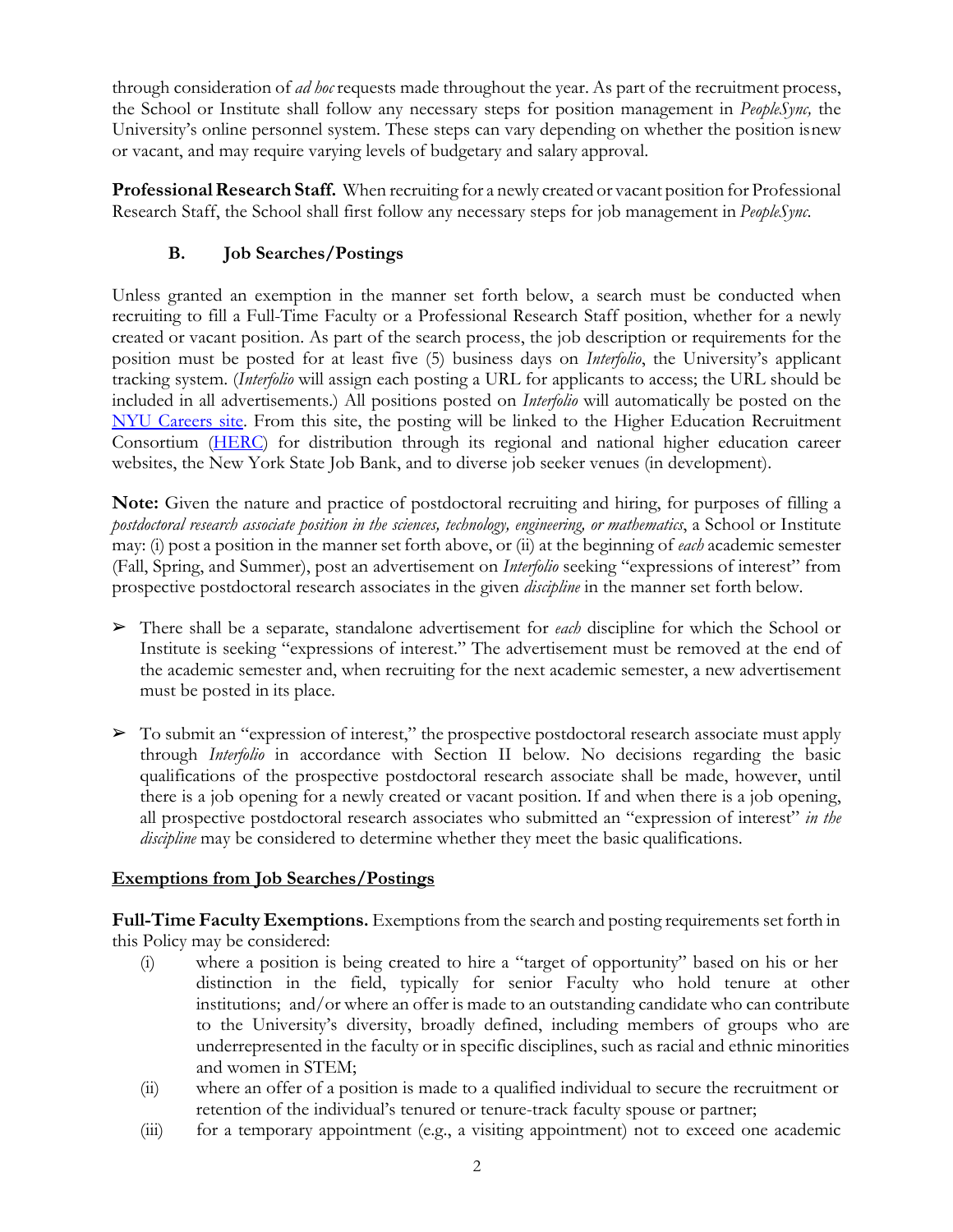year, to fill an immediate business need (e.g., to teach a course about to begin or in progress); (Note: should the School seek to fill the position upon conclusion of the temporary appointment, a search will be required in the manner set forth above);

- (iv) where the recruitment is being managed by an external search firm; or
- (v) on the occasion of an academic, scholarly, or business unit being incorporated into the University.

In cases where exemptions are warranted, Schools and Institutes must submit this [Waiver Request Form](https://www.nyu.edu/content/dam/nyu/compliance/documents/Fillable_Waiver_FTimeFaculty-20211025.pdf) [\(Full-Time](https://www.nyu.edu/content/dam/nyu/compliance/documents/Fillable_Waiver_FTimeFaculty-20211025.pdf) Faculty Positions) to the Office of Equal Opportunity (OEO). Requests for waivers must be made and approved before making an offer of employment to a candidate. Requests will be reviewed on a case-by-case basis by the OEO and the Provost's office, which will make a determination based on the circumstances under the applicable exemption categories listed above.

**Professional Research Staff Exemptions.** Exemptions from the search and posting requirements set forth in this Policy may be considered:

- $(i)$  for an individual who completed the doctorate or program of postdoctoral study at NYU within the last six (6) months and completion of all degree requirements is documented;
- (ii) for an individual who presents exceptional and distinctive skills and credentials for the particular position;
- (iii) for an individual who was previously identified by name on a written research proposal submitted by the Principal Investigator to an external funding agency;
- (iv) where the School is seeking candidates for the position only from within NYU;
- (v) for a temporary appointment, not to exceed the end of the current grant year, to fill an immediate business need (e.g., to meet the requirements of the grant or contract); (Note: should the School seek to fill the position upon conclusion of the temporary appointment, a search will be required in the manner set forth above);
- (vi) where an offer is made to a qualified individual to secure the recruitment or retention of the individual's tenured or tenure-track faculty spouse or partner;
- (vii) where the recruitment is being managed by an external search firm; or
- (viii) on the occasion of an academic, scholarly, or business unit being incorporated into the University.

In cases where exemptions are warranted, Principal Investigators overseeing the recruitment or their designees must submit this Waiver Request Form [\(Professional](http://www.nyu.edu/content/dam/nyu/compliance/documents/Fillable_Waiver_Staff.pdf) Research Staff) to the OEO. Requests for waivers must be made and approved before making an offer of employment to a candidate. OEO and the Provost's Office will review requests on a case-by-case basis under the applicable exemption categories listed above.

#### **C. Affirmative Action Outreach and Equal Employment Opportunity (EEO)**

In accordance with applicable law and the University's [Affirmative Action and Equal Employment](http://www.nyu.edu/content/dam/nyu/hr/documents/policies/AffiirmativeActionEqualEmploymentOpportunityPolicyStatement.pdf) [Opportunity Policy Statement,](http://www.nyu.edu/content/dam/nyu/hr/documents/policies/AffiirmativeActionEqualEmploymentOpportunityPolicyStatement.pdf) to assemble a qualified and diverse workforce, the School or Institute recruiting Full-Time Faculty, and the Principal Investigator recruiting Professional Research Staff shall make outreach and recruiting efforts to attract qualified women, racial and ethnic minorities, persons of minority sexual orientation or gender identity, veterans, and individuals with a disability.

In addition to widely publicizing the position in traditional print and electronic media outlets, outreach and recruitment efforts may include traditional outreach through professional networks; contacting colleagues at peer institutions; posting on disciplinary listservs; attending job fairs and career events; contacting professional associations, female and minority professional organizations, and community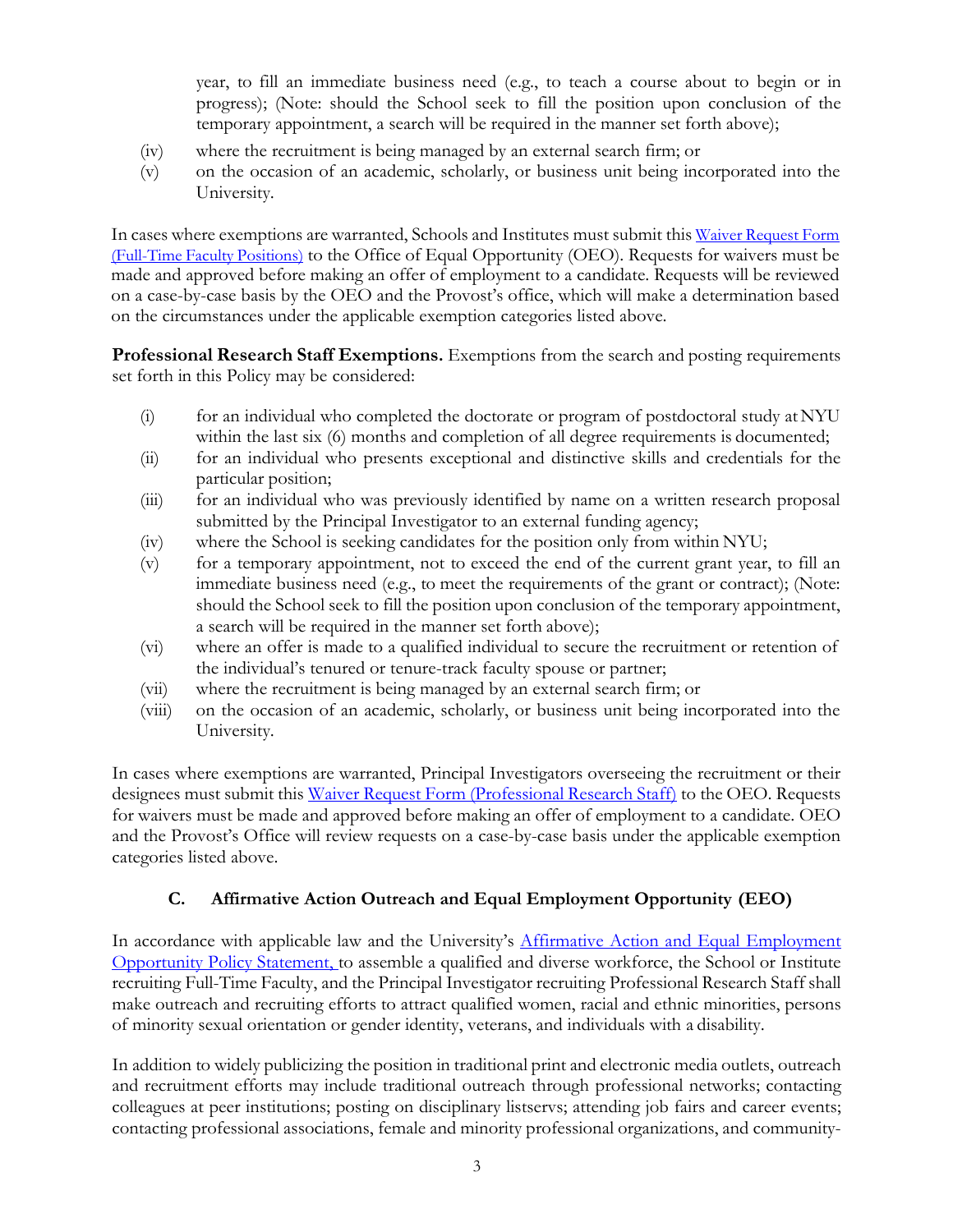based organizations; and participating in mentoring programs.

**EEO Tagline.** In accordance with applicable law, all job postings shall include the following tagline:

#### *EOE/AA/Minorities/Females/Veterans/Disabled/Sexual Orientation/Gender Identity*.

Postings also may include the University's broader [Affirmative Action and Equal Employment](http://www.nyu.edu/about/careers-at-nyu.html) [Opportunity](http://www.nyu.edu/about/careers-at-nyu.html) Policy Statement: "NYU is an Equal Opportunity Employer and is committed to a policy of equal treatment and opportunity in every aspect of its recruitment and hiring process without regard to age, alienage, caregiver status, childbirth, citizenship status, color, creed, disability, domestic violence victim status, ethnicity, familial status, gender and/or gender identity or expression, marital status, military status, national origin, parental status, partnership status, predisposing genetic characteristics, pregnancy, race, religion, reproductive health decision making, sex, sexualorientation, unemployment status, veteran status, or any other legally protected basis. Women, racial and ethnic minorities, persons of minority sexual orientation or gender identity, individuals with disabilities, and veterans are encouraged to apply for vacant positions at all levels."

**Assistance.** OEO is available for a range of services—including workshops—for department chairs, senior administrative staff, chairs of search committees, and faculty engaged in search and hiring processes. The Office of Academic Appointments provides support for *Interfolio*-related questions.

#### **II. APPLICATION PROCESS**

All candidates for a Full-Time Faculty position or for a Professional Research Staff position, even where the search was waived, must complete an application in *Interfolio* and upload all relevant materials as indicated in the posting. Interested parties who make general inquiries via phone or who mail or email materials to the University will be directed to submit an application through *Interfolio*. As part of this process, the applicant will be required to complete an application form and attest to the accuracy of its contents.

The University and its constituent Schools and Institutes must abide by certain federal affirmative action requirements, including: inviting all applicants to voluntarily self-identify their gender, race, ethnicity, disability status, and veteran status at the pre-offer stage of employment. As such, candidates will be asked to self-identify in this manner when completing the application in *Interfolio.* Submission of this information is voluntary and refusal to provide it will not subject the applicant to any adverse treatment. Responses will remain confidential within University Human Resources (HR), Office of Equal Opportunity (OEO), Office of Academic Appointments, and Institutional Research, as applicable, and will be used only for purposes of the University's affirmative action planning and to satisfy reporting requirements. When reported in the aggregate, data will not identify any specific individuals.

# **III. APPLICATION REVIEW**

The Department or School faculty search committee (in the case of Full-Time Faculty) or the Principal Investigator or his or her designee (in the case of Professional Research Staff) should conduct an initial review of the pool of applications (including attached cover letters and resumes) to determine which of the applicants meet the minimum qualifications of the position. Where necessary and appropriate, the initial review also may include a phone screen to confirm whether the applicant meets the minimum qualifications of the position, as well as to establish a first impression, clarify an applicant's credentials, confirm salary expectations, determine the applicant's availability, and allow the applicant

to ask questions about the position. Inquiries made during phone screens should comply with the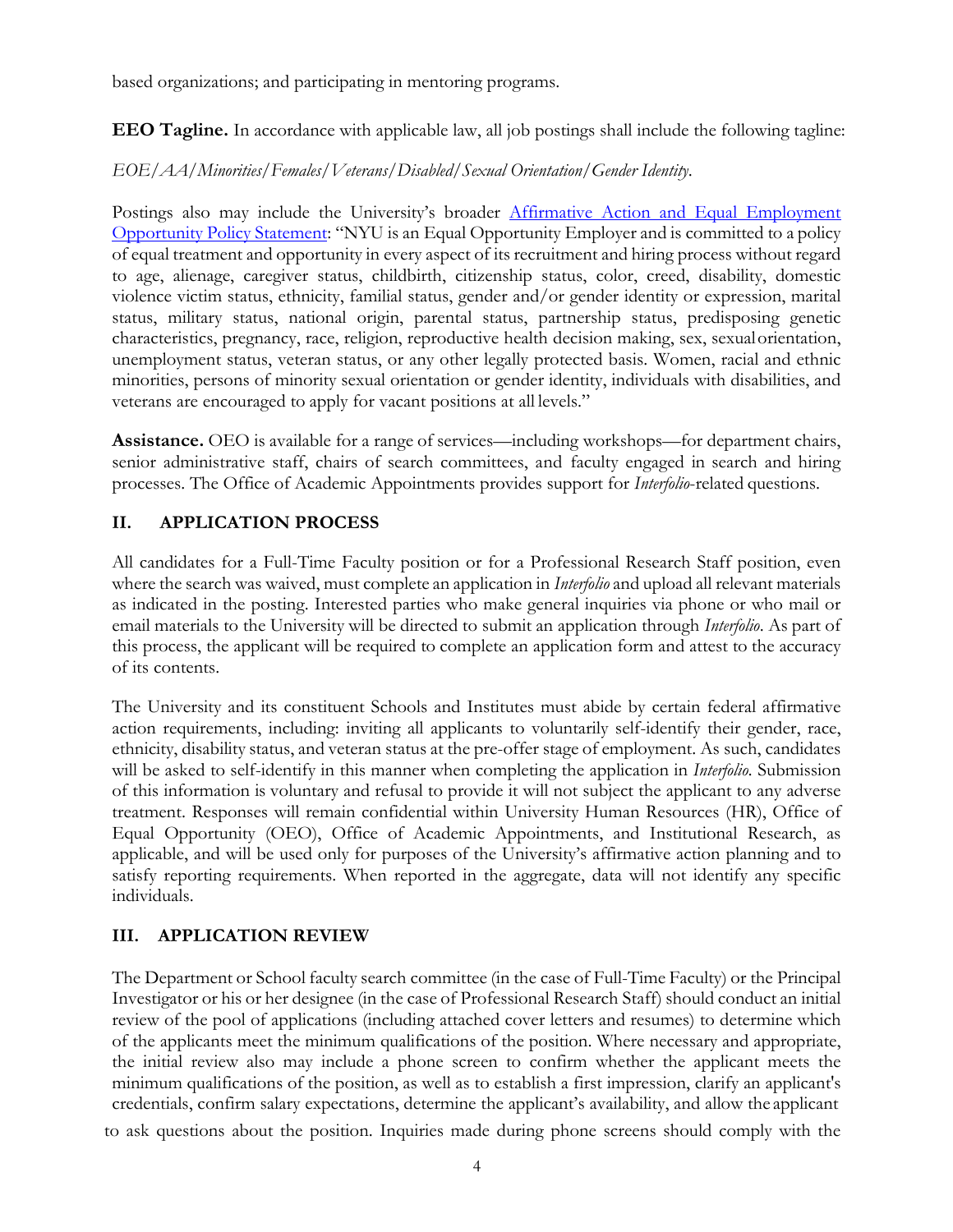guidelines discussed in the Interview Process section, below.

#### **IV. INTERVIEW PROCESS**

Interview questions should be job-related, without any reference to protected status (as that term is defined in the EEO statement above). Below are some examples of acceptable and unacceptable interview inquiries:

- **Age**: Unacceptable: Questions about age, date of birth, or dates of attendance or completion of school. Acceptable: A statement that age will be verified for legal age requirements (e.g., are you at least 18 years of age? If not, can you submit a work permit upon hire?)
- **Birthplace or Citizenship**: Unacceptable: Questions about the birthplace or citizenship of an applicant, or regarding the applicant's parents, spouse, or other relatives. Acceptable: Are you authorized to work in the United States?
- **Caregiver Status**: Unacceptable: Questions regarding child care, the care of a relative with a disability, or the care of any other person with a disability who lives with the applicant.
- **Color or Race**: Unacceptable: Questions about the race of the applicant or color of his or her skin.
- **Credit Standing or Criminal Record**: Unacceptable: Asking the applicant about his or her credit standing or criminal record.
- **Disability or Predisposing Genetic Characteristics**: Unacceptable: Asking if the applicant has any mental or physical conditions, or other impairments; about the applicant's general health; about any predisposing genetic characteristics, or if the applicant has ever received worker's compensation benefits. Acceptable: Is the applicant able to perform the essential functions of the position for which he/she has applied with or without reasonable accommodation?
- **Ethnicity or National Origin:** Unacceptable: Questions about the ethnicity or nationality of the applicant or the applicant's spouse, parent, or other relatives; the applicant's native tongue; how the applicant acquired the ability to read, write, or speak a foreign language. Acceptable: Asking the applicant about foreign languages the applicant reads, speaks or writes, if jobrelated.
- **Familial, Marital, Parental, Partnership, or Pregnancy Status**: Unacceptable: Questions regarding the name of a spouse/domestic partner, parent, or child (unless otherwise provided below); concerning the number or ages of children or dependents; about reproductive health decision making, pregnancy, childbearing or birth control; whether the applicant is a victim of domestic violence. Acceptable: Statement of policy regarding work assignment of employees who are related. Asking for the names of the applicant's relatives already employed by the University.
- **Gender, Gender Identity, Sexual Orientation**: Unacceptable: Questions about an applicant's gender, gender identity, or sexual orientation.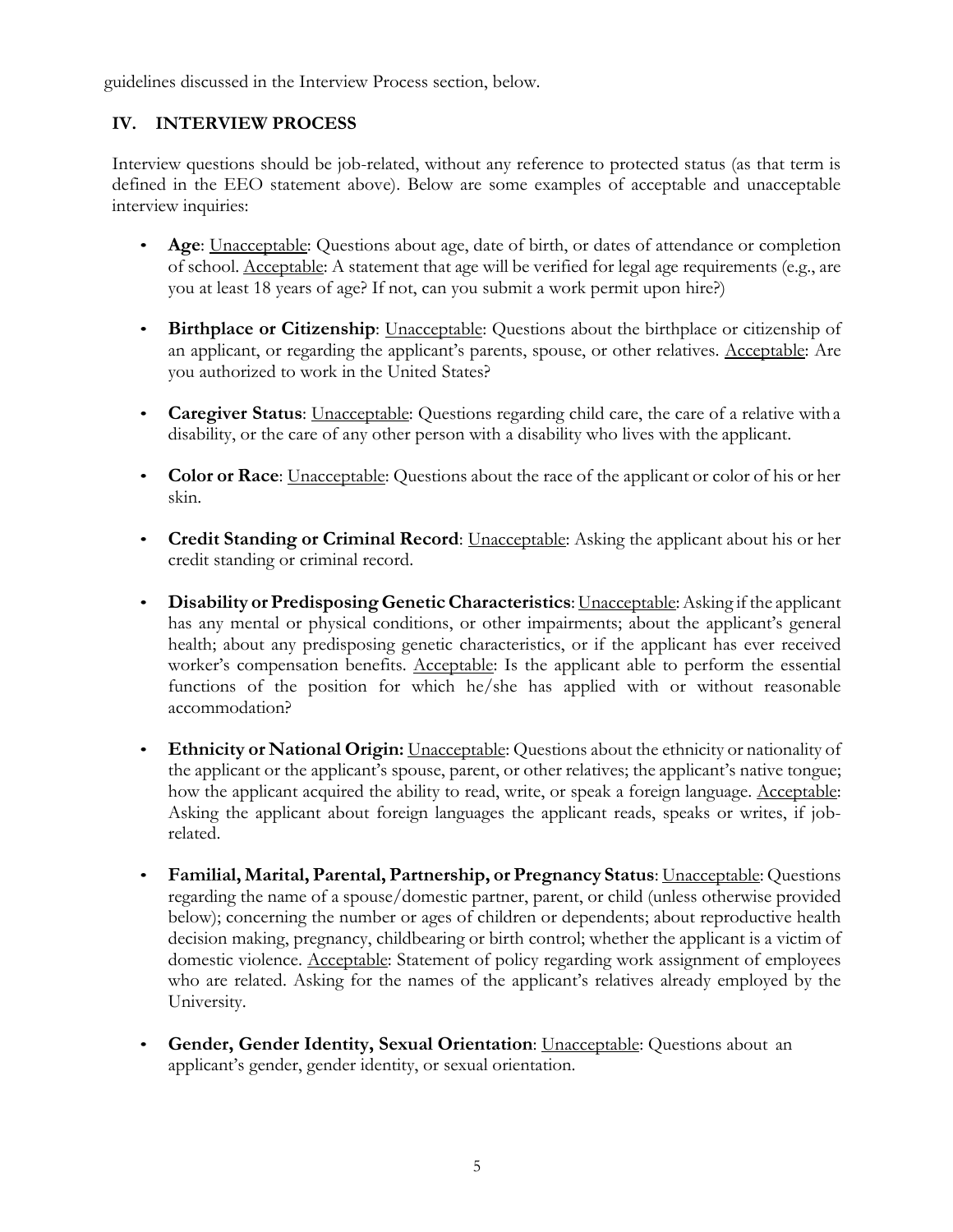- **Organizations**: Unacceptable: Asking the applicant identify all organizations, clubs, societies, and lodges to which he or she belongs. Acceptable: Asking about membership in organizations that the applicant considers relevant to his or her ability to perform the job.
- **Prior Lawsuits**: Unacceptable: Asking if the applicant has filed a past lawsuit, complaint, or charge.
- **Religion or Creed**: Unacceptable: Questions regarding the applicant's religion, doctrine, or beliefs; religious days observed; if the applicant's religion or creed prevents him or her from working weekends or holidays. Acceptable: A statement of regular days, hours, or shifts tobe worked.
- **Salary History**: Unacceptable: Inquiring about an applicant's prior salary, benefits, or other compensation (collectively, "salary history"). Acceptable: Informing the applicant about the position's proposed or anticipated salary or salary range; without inquiring about salary history, engaging in discussion with the applicant about his or her expectations with respect to salary, benefits and other compensation; inquiring into the objective measure of the applicant's productivity such as revenue, sales, or other production reports; considering an applicant's salary history where the applicant disclosed his or her salary history voluntarily and without prompting.
- **Unemployment Status**: Unacceptable: Asking if the applicant is currently unemployed. Acceptable: Asking if the applicant has a current and valid professional or occupational license; a certificate, registration, permit, or other credential; a minimum level of education or training; or a minimum level of professional, occupational, or field experience. Asking if the applicant is currently employed by the University.

# **V. REFERENCES**

Depending on the position and/or School and Institute practice, letters of reference may be required for all applicants or only for those considered finalists. *Interfolio* allows the applicant to upload name and contact information for as many references as are required. Reference providers are contacted by *Interfolio* and receive a link to upload their letters, which are shared confidentially with the hiring committee.

Please take note that, when checking references, do not inquire into the candidate's salary history, unless the candidate has disclosed his or her salary history voluntarily and without prompting.

# **VI. OFFER AND ONBOARDING PROCESS**

**Approvals.** Prior approval for making an offer of a Full-Time Faculty position is required from the department chair and/or the Dean/Director, as School and Institute processes provide, and by the Provost for senior Faculty hires-with-tenure. Typically, offers of a Professional Research Staff position are decided by the Principal Investigator, consulting as appropriate with the Office of Sponsored Programs and/or Sponsored Research Accounting and, as per School and Institute practice, with the School and Institute officer, with respect to externally funded budgets and research titles.

**Offer/Appointment.** Applicants offered a position will receive an offer/appointment letter setting forth the terms and conditions of their employment, including the start date for the position,